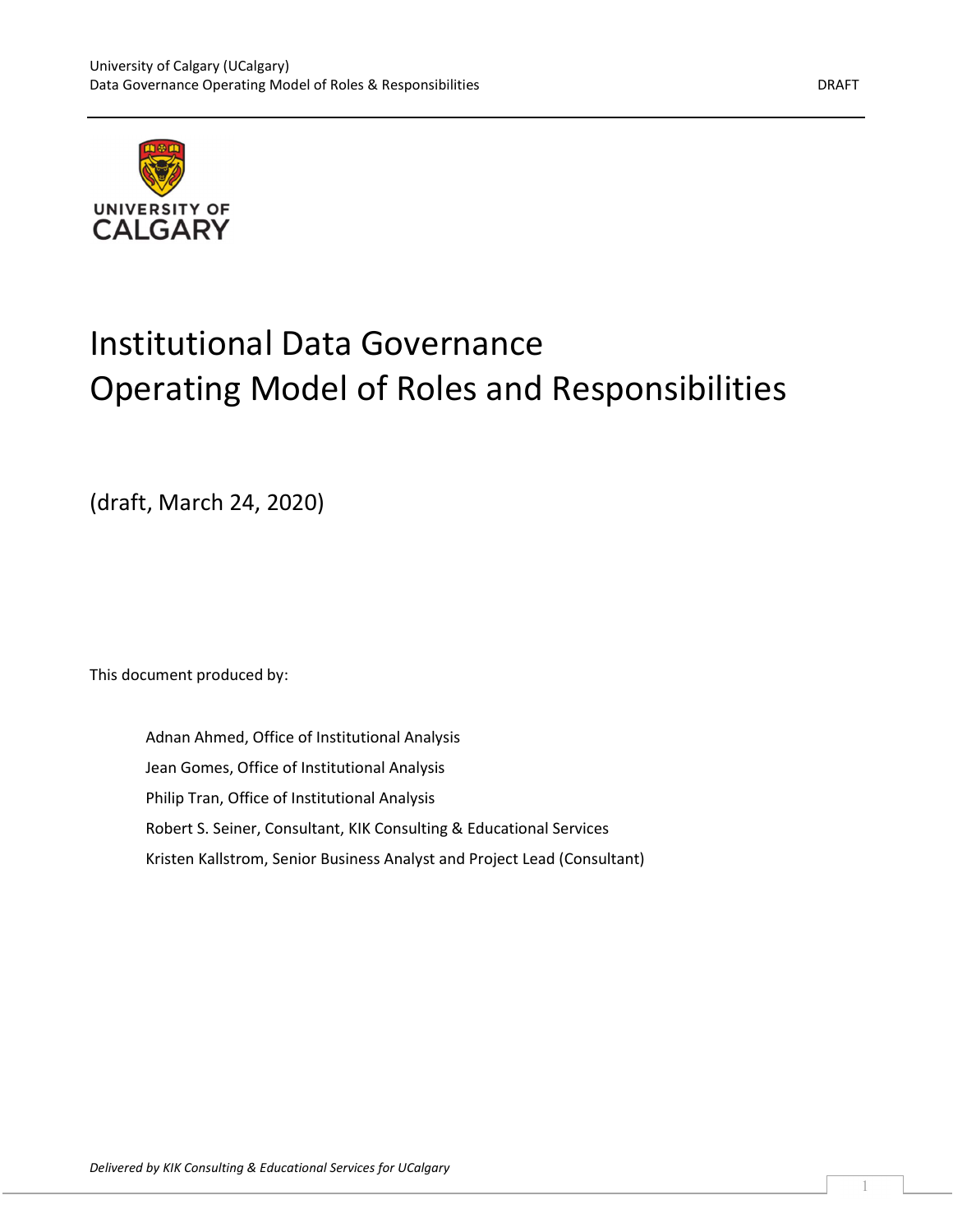### University of Calgary Institutional Data Governance (IDG) Practice – Roles and Responsibilities

This document describes the operating model or framework of roles and responsibilities associated with each level of support in the (IDG) Practice. The diagram below shows the primary levels and support groups of the IDG Practice.



2  $\qquad \qquad$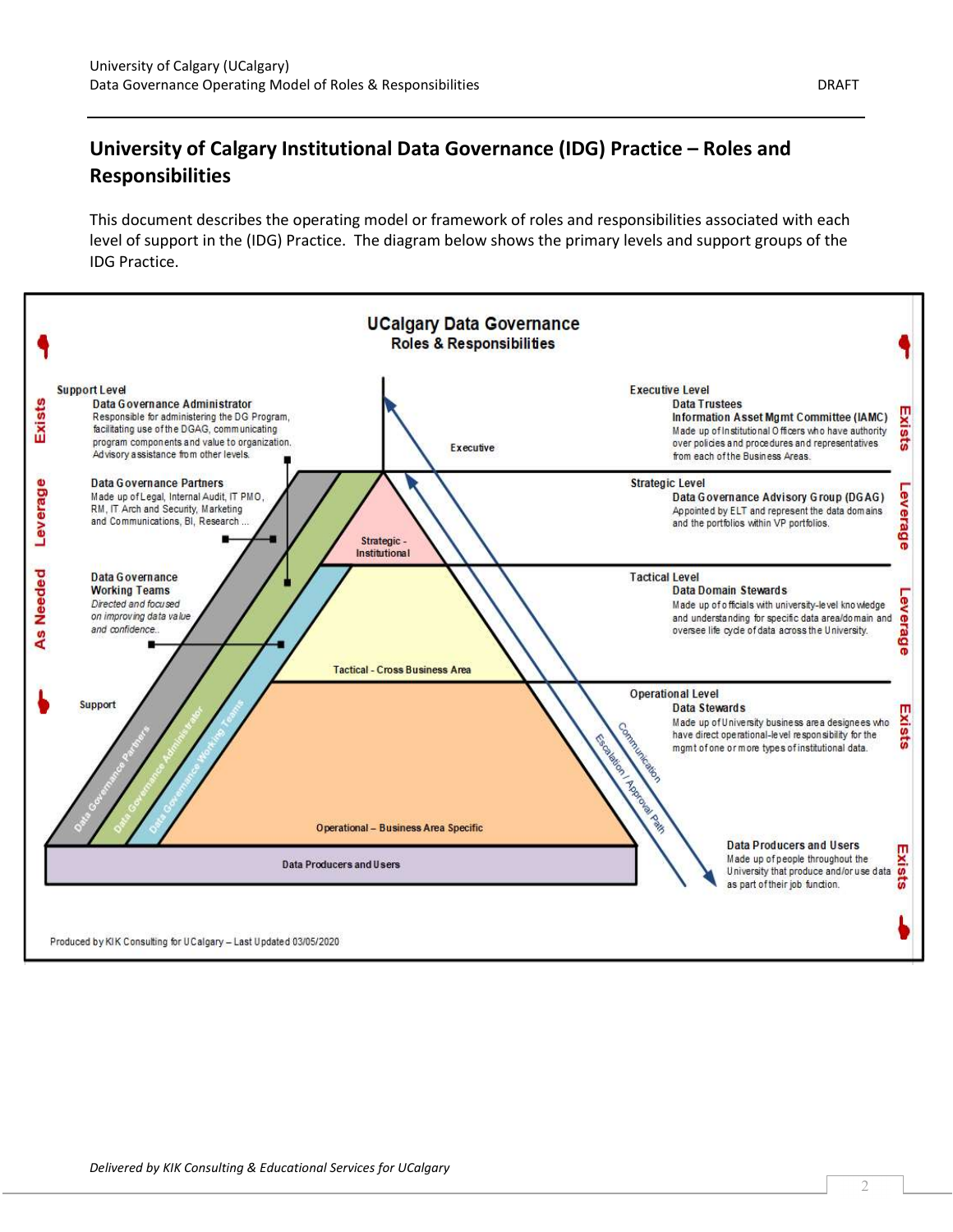Roles and responsibilities are identified for the following groups:

- Data Trustees (executive level)
- Information Asset Management Committee (IAMC) (executive level)
- Data Governance Advisory Group (DGAG) (strategic level)
- Data Domain Steward (tactical level)
- Operational Data Steward (operational level)
- Data Governance Working Teams (DGWTs) (tactical and operational levels)
- Data Governance Partners (support level)
- Data Governance Administrator (DGA) (support level)

### Data Trustees (Executive Level)

Data trustees are defined as institutional officers (e.g., vice presidents, vice provosts, deans and chancellors) who have authority over policies and procedures regarding business definitions of data and the access and usage of that data within their delegations of authority. Data trustees appoint data stewards for specific subject areas or data domains.

Item for regular meeting agenda: Address and discuss data governance items escalated by IAMC as needed. No scheduled meetings needed specifically for data governance.

- Stay informed about the activities of the Institutional Data Governance (IDG) Practice.
- Promote the adoption of the IDG Practice.
- Provide leadership, guidance and support to Information Asset Management Committee (IAMC) and the IDG Practice.
- Identify Data Governance Advisory Group (DGAG) representative and encourage their participation in the IDG Practice.
- Sponsor, approve, and champion the institutional strategic plan and policy for data governance.
- Communicate the expectations and requirements for data governance to the lines of business.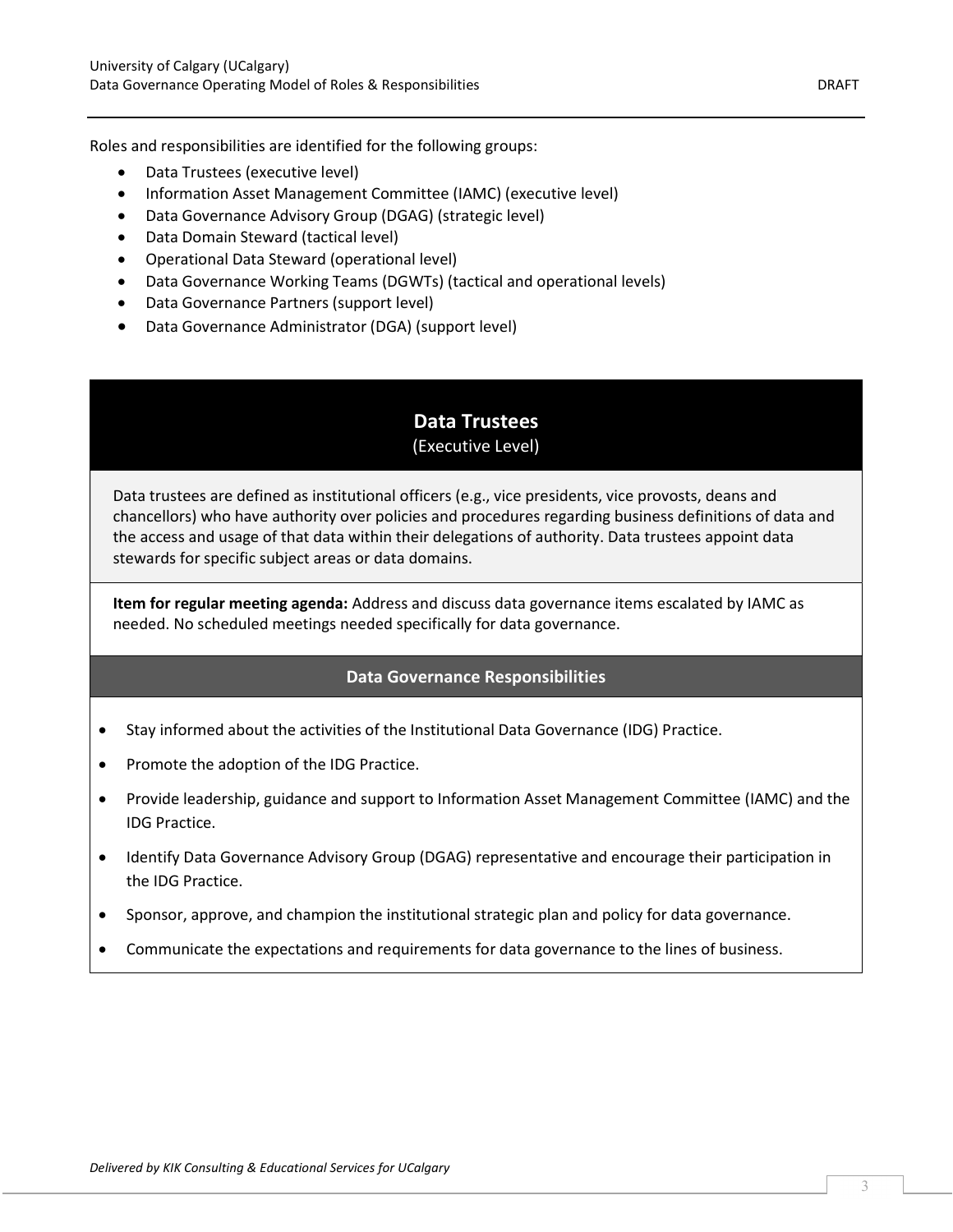### Information Asset Management Committee (IAMC) (Executive Level)

The Information Asset Management Committee (IAMC) is comprised of one representative from each of the following areas:

- legal services
- information technologies
- archives
- records management
- Provost or delegate
- Research and Scholarship Committee of the General Faculties Council, as determined by that committee
- Teaching and Learning Committee of the General Faculties Council, as determined by that committee
- Faculty Association

IAMC will determine other University representatives for participation on the committee on a permanent or ad hoc basis. The Executive Leadership Team, which includes Data Trustees, must approve permanent appointments.

IAMC oversees the management and protection of Information Assets including:

- In collaboration with Information Trustees, establishing and reviewing operating standards and practices relating to the receipt, creation, storage, handling, protection and disposition of Information Assets.
- Identifying legal, policy and other requirements relating to the management and protection of Information Assets.
- Coordinating risk assessment and compliance activities relating to the management and protection of Information Assets.
- In collaboration with human resources, developing training programs relating to the management and protection of Information Assets.

IAMC is chaired by the member from Legal Services. The chair of the committee provides the General Counsel with reports on the committee's activities and findings.

The Chair of IAMC is the Executive Sponsor for the Institutional Data Governance (IDG) initiative.

Item for regular meeting agenda: Address and discuss data governance items escalated by DGAG as needed. No scheduled meetings needed specifically for data governance.

- Support and sponsor the Institutional Data Governance (IDG) Practice. The Executive Sponsor provides oversight of the IDG Practice.
- Maintain representation of the University Business Units on the Data Governance Advisory Group (DGAG).
- Approve strategic direction and prioritization of data governance initiatives to be addressed by DGAG.
- Stay informed about the activities of the Data Governance Administrator (DGA) and the IDG Practice.
- Review IDG Practice success metrics and make decisions as needed.
- Foster cooperation among UCalgary Business Units as it relates to data governance.
- Approve data governance policies developed by the DGAG.
- Resolve issues escalated by the DGAG.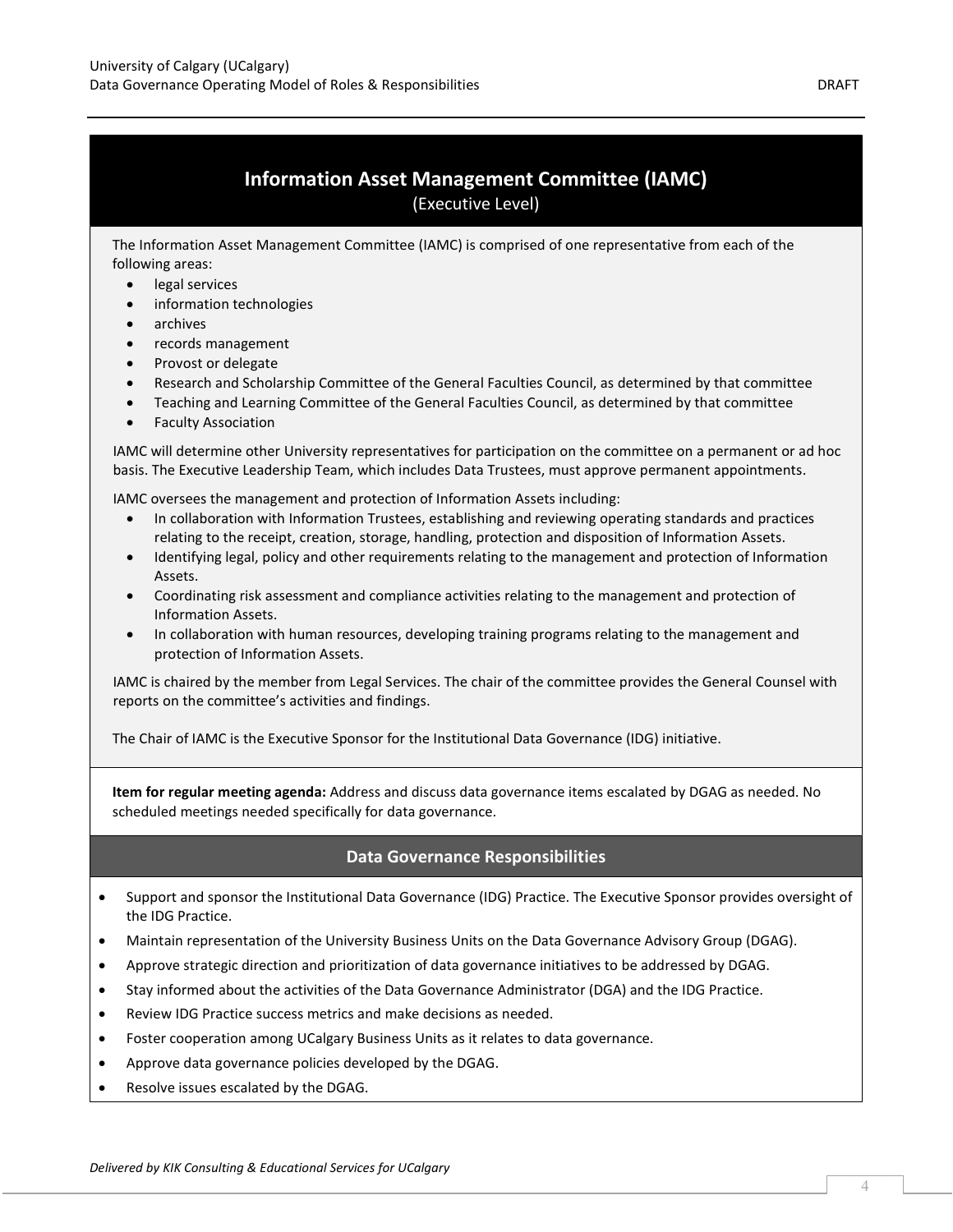## Data Governance Advisory Group (DGAG)

(Strategic Level)

Members of the DGAG are appointed by ELT-Ops / IAMC. They represent the portfolios of the trustees and can represent the data domains within the VP portfolios. The composition of the DGAG includes representation from the following business units and can expand at the direction of the DGAG, IAMC or the trustees:

- Academic Registrar's Office
- Finance
- **•** Human Resources
- **•** Facilities
- Research
- $\bullet$  IT
- Legal
- Development and Alumni Engagement
- OIA (supportive role)

#### Time Commitment

- One standing monthly 1 1.5 hour meeting and meet on an ad hoc basis as the group needs.
- Monthly hourly commitment: 4 6 hours.

#### Items for regular meeting agenda:

- 1) Review / address / resolve / escalate DG related issues raised.
- 2) Review/approve DG standards, practices and processes.
- 3) Review and make decision on DG projects.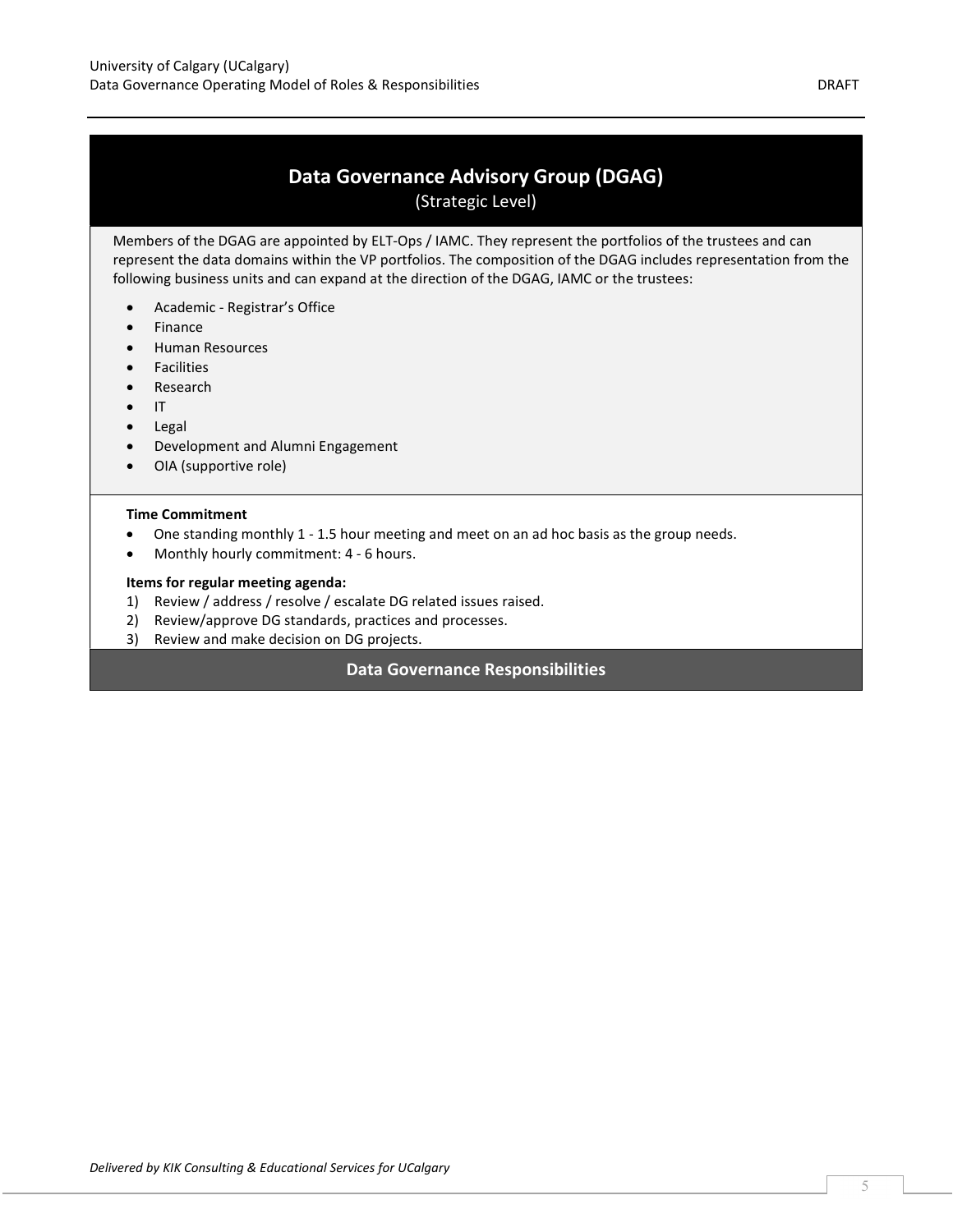- Set the vision and direction for Institutional Data Governance (IDG) Practice.
- Represent UCalgary business units to understand and align data governance activities with University and business unit strategies.
- Instill and promote a culture of collaboration to enable the institution to use information with confidence.
- Advocate and promote the adoption of the IDG Practice across the University.
- Be an advocate for the change and continuous improvement of the IDG Practice.
- Push data governance into their areas by actively promoting improved data governance practices.
- Work towards eliminating data silos and promote usage of data from authoritative sources.
- Review and recommend creation of new data governance policies and/or amendments to existing policies to IAMC.
- Review and approve standards, practices and processes to operationalize data governance.
- Review and approve IDG core artifacts.
- Provide strategic direction and prioritization of data governance initiatives.
- Monitor and review Working Team initiatives and status.
- Make decisions at a strategic level in a timely manner given the appropriate knowledge and authority to make that decision.
- Make decisions to resolve IDG Practice issues that cannot be resolved at the tactical level by data stewards and Data Governance Working Teams, and if needed, escalate issues to IAMC. This responsibility should occur in less than 5% of all cases.
- Authorize data governance messaging and dissemination to business units as necessary.
- Measure and manage data related risks.
- Attend meetings (or send designate), read minutes to stay informed of IDG Practice activities.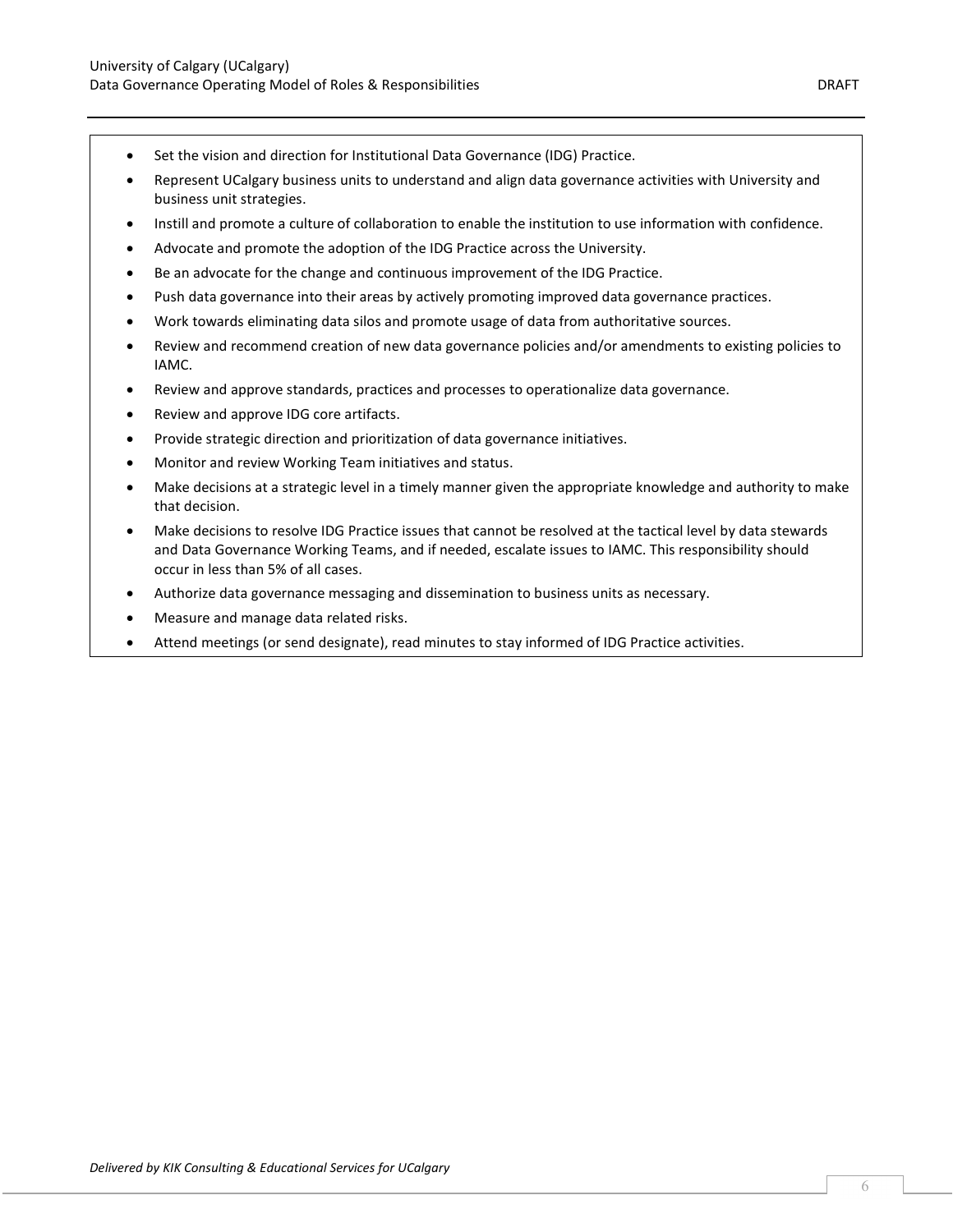### Data Domain Steward (Tactical Level)

Data domain stewards provide university-level knowledge and understanding for a specific data area/domain (e.g., student data, financial data, HR data, or alumni development data) that could include multiple business units. They make data available to the institution, thereby playing a key role at the heart of collaboration, supporting institutional research, assessment, and analytics efforts that involve the data subject area. This role is critical to the success of business intelligence and analytics programs.

### Time Commitment

- 1) Meet with Data Governance Administrator (DGA) and business unit data stewards monthly.
- 2) The Domain Stewards are typically subject matter experts in the data area who are engaged in most or all of the Data Governance responsibilities listed below. It is estimated that this effort represents 10-15% of work time.
- 3) Domain Stewards will receive support from the Institutional Data Governance Administrator and other stewards in carrying out their responsibilities.

### Data Governance Responsibilities

The following apply to the data domain that the steward is responsible for. In collaboration with the business units within the data domain:

### Critical Data Elements

- Identify critical data elements for the data subject area.
- Ensure that each critical data element has a clear definition and is still being used or retiring those that are not - and that adequate documentation is developed, maintained, and communicated appropriately across the data domain.
- Review and approve data definitions, compliance and data classifications (i.e., UCLASS).
- Define the scope of business data domains and approving changes.

### Data Quality

- Establish data-quality metrics and requirements, such as defining acceptable values, ranges, and parameters.
- Establish processes and procedures for detection and correction of data issues, contributing expertise to understand the root cause and implement corrective measures.
- Establish procedures and internal controls affecting the quality of data.
- Provide subject matter expertise to guide the discovery, design and development of data solutions focused on improving confidence in data within their domain.
- Review quality metrics and assessment of progress toward improvements in data quality.
- Prioritize and/or resolve stewardship issues for data elements within the data domain.
- Participate as necessary on Data Governance Working Teams to achieve quality data.

#### Data Lifecycle

 Compile retention, archival, and disposal requirements and ensure compliance with institutional policy, regulations, and business regulations.

#### Data Access, Privacy, Security, Risk Management

- Oversee privacy, security, and risk management pertaining to data in the domain.
- Define standards and procedures for access to data, including the criteria for authorization.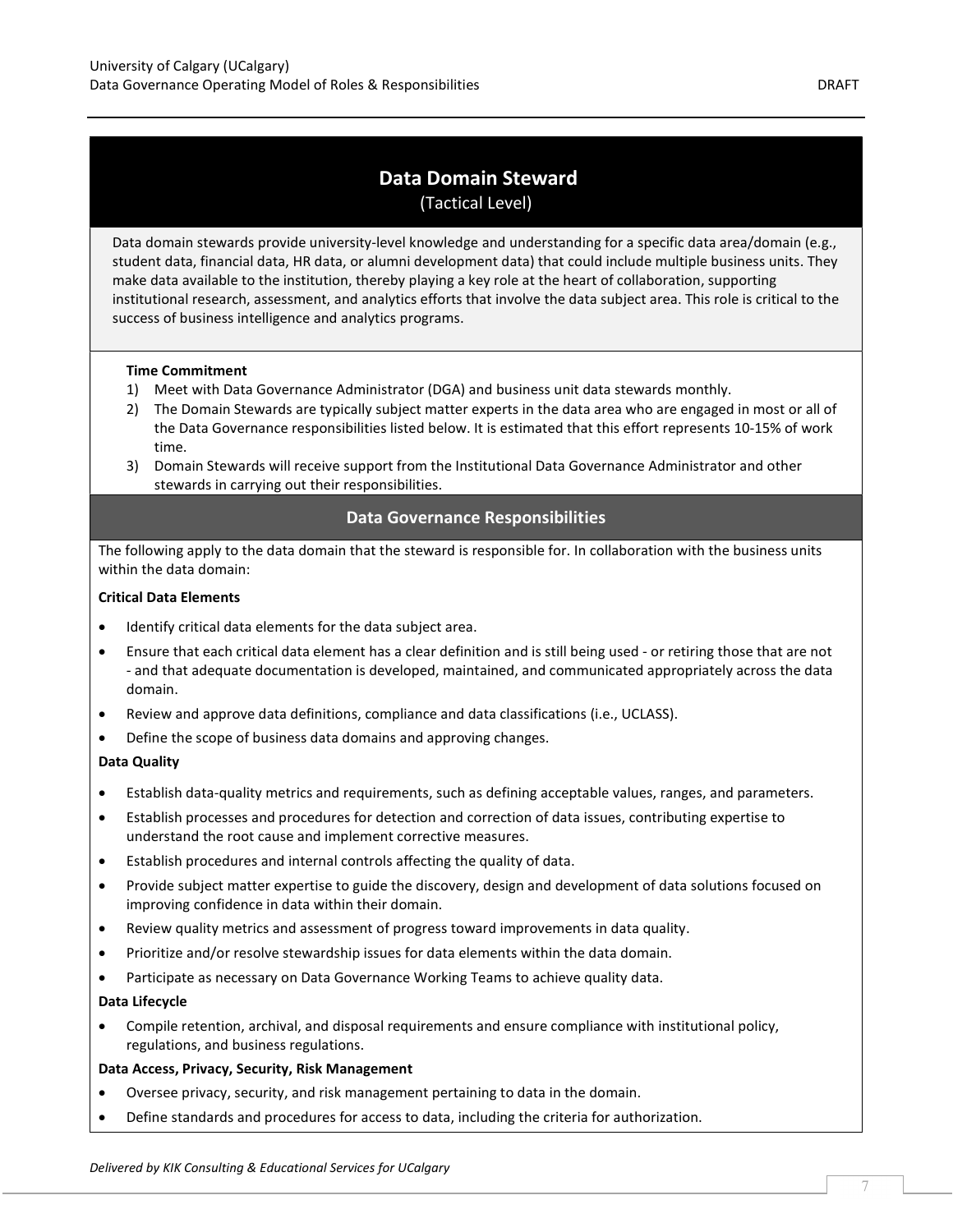- Define the access request, approval, provisioning/deprovisioning processes to ensure they are appropriate and commensurate with risk.
- Establish guidelines and protocols that govern the proliferation of data to ensure that privacy controls are enforced in downstream systems and processes.
- Establish information security requirements, including data classification and identification.
- Be informed of regulatory and compliance requirements relevant to the domain data in order to evaluate risks to its confidentiality, integrity, or availability.
- Establish incident-detection controls.
- Evaluate any suspected or actual breaches or vulnerabilities in confidentiality, integrity, or availability and notify the DGA.

### Advocacy and Collaboration

- Advocate for continuous improvement in the use of data as a result of practicing data governance.
- Participate in the collection and development of data documentation and other education / communication materials associated with data in the domain.
- Ensure data decisions are communicated to affected business units.
- Understand who and how their data is consumed, in and outside the domain.
- Work to ensure data consumers have an understanding of the data (in order to use effectively).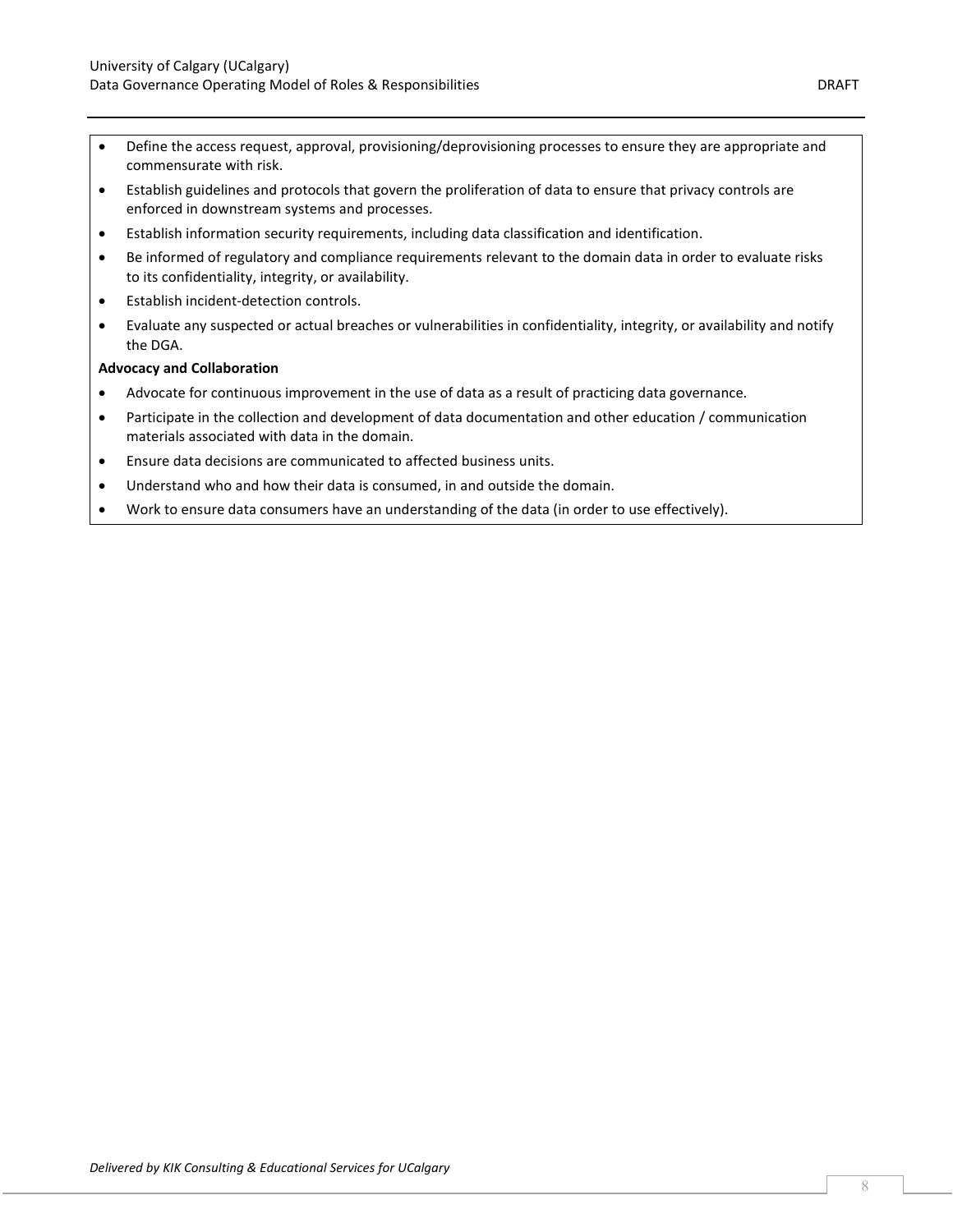### Operational Data Steward (Operational Level)

Individuals who are responsible for overseeing the life cycle of the data of a particular business unit within a data domain.

#### Time Commitment

- 1) Meet with Data Governance Administrator and Data Domain stewards monthly.
- 2) The Operational Data Stewards are typically subject matter experts in the business unit who are engaged in most or all of the Data Governance responsibilities listed below. It is estimated that this effort represents 10- 15% of work time.
- 3) Operational Data Stewards will receive support from the Institutional Data Governance Administrator and other stewards in carrying out their responsibilities.

### Data Governance Responsibilities

The following apply to the business unit that the steward is responsible for.

### Critical Data Elements

- Ensure that each data element has a clear definition and is still being used or retire those that are not and that adequate documentation is developed, maintained, and communicated appropriately across the business unit.
- Review and approve data definitions, compliance and data classifications (i.e. UCLASS).

### Data Quality

- Establish data-quality metrics and requirements, such as defining acceptable values, ranges, and parameters.
- Establish processes and procedures for detection and correction of data issues, contributing expertise to understand the root cause and implement corrective measures.
- Establish procedures and internal controls affecting the quality of data.
- Provide subject matter expertise to guide the discovery, design and development of data solutions focused on achieving quality data in their specific business units.
- Review quality metrics and assessment of progress toward improvements in data quality.
- Prioritize and/or resolve stewardship issues for data elements within the business unit.
- Participate as necessary on Data Governance Working Teams to achieve quality data.

#### Data Lifecycle

 Compile retention, archival, and disposal requirements and ensure compliance with institutional policy, regulations, and business requirements.

### Data Access, Privacy, Security, Risk Management

- Oversee access, privacy, security, and risk management pertaining to data in the business unit.
- Define standards and procedures for access to data, including the criteria for authorization.
- Oversight of the access request, approval, provisioning/deprovisioning processes to ensure they are appropriate and commensurate with risk.
- Establish guidelines and protocols that govern the proliferation of data to ensure that privacy controls are enforced in downstream systems and processes.
- Establish information security requirements, including data classification and identification.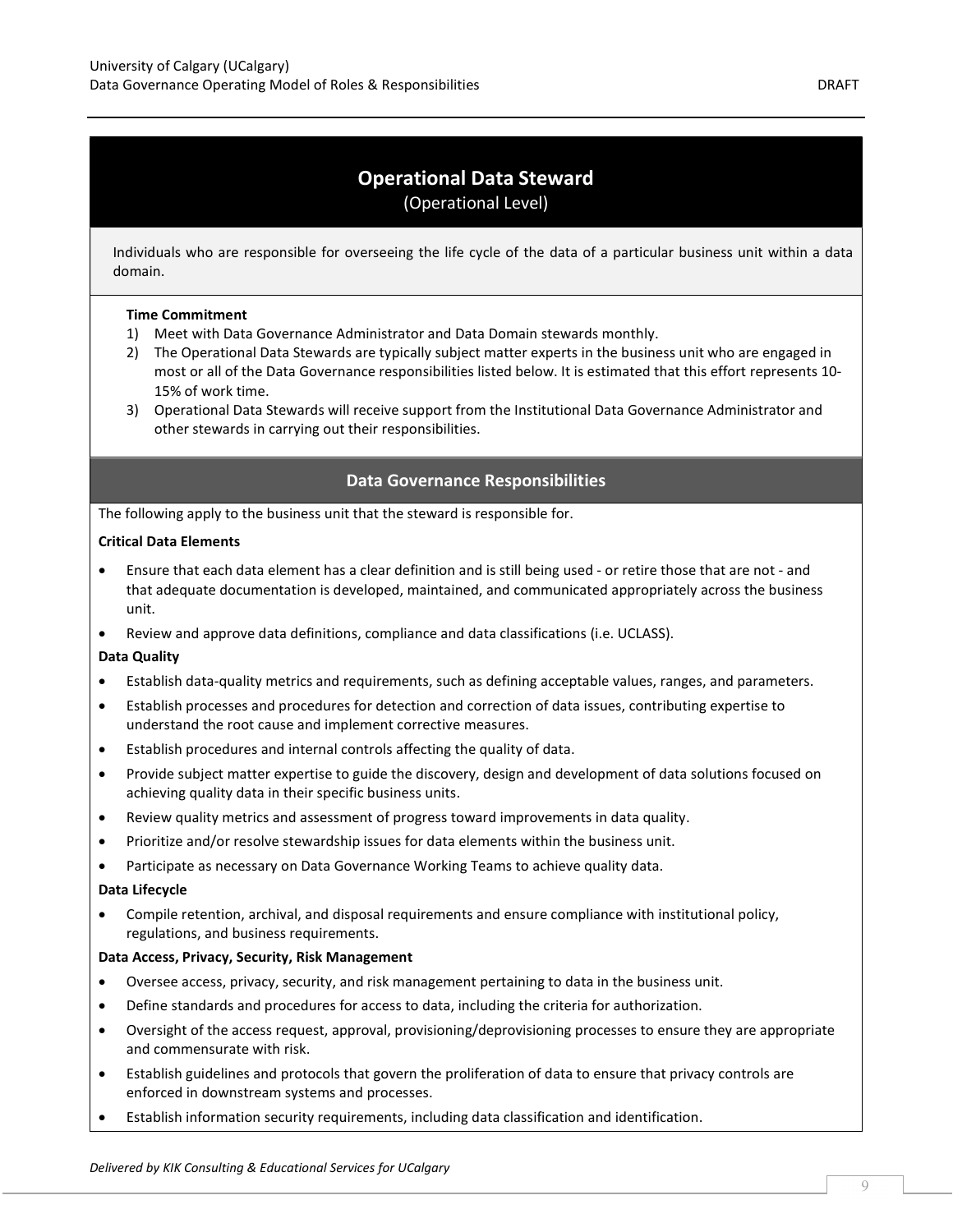- Be informed of regulatory and compliance requirements relevant to the business unit data in order to evaluate risks to its confidentiality, integrity, or availability.
- Establish incident-detection controls.
- Evaluate any suspected or actual breaches or vulnerabilities in confidentiality, integrity, or availability and notify the DGA.

### Advocacy and Collaboration

- Advocate for continuous improvement in the use of data as a result of practicing data governance.
- Participate in the collection and development of data documentation and other education / communication materials associated with data in the business unit.
- Ensure data decisions are communicated to the business unit.
- Understand who and how their data is consumed, in and outside the business unit.
- Work to ensure data consumers have an understanding of the data (in order to use effectively).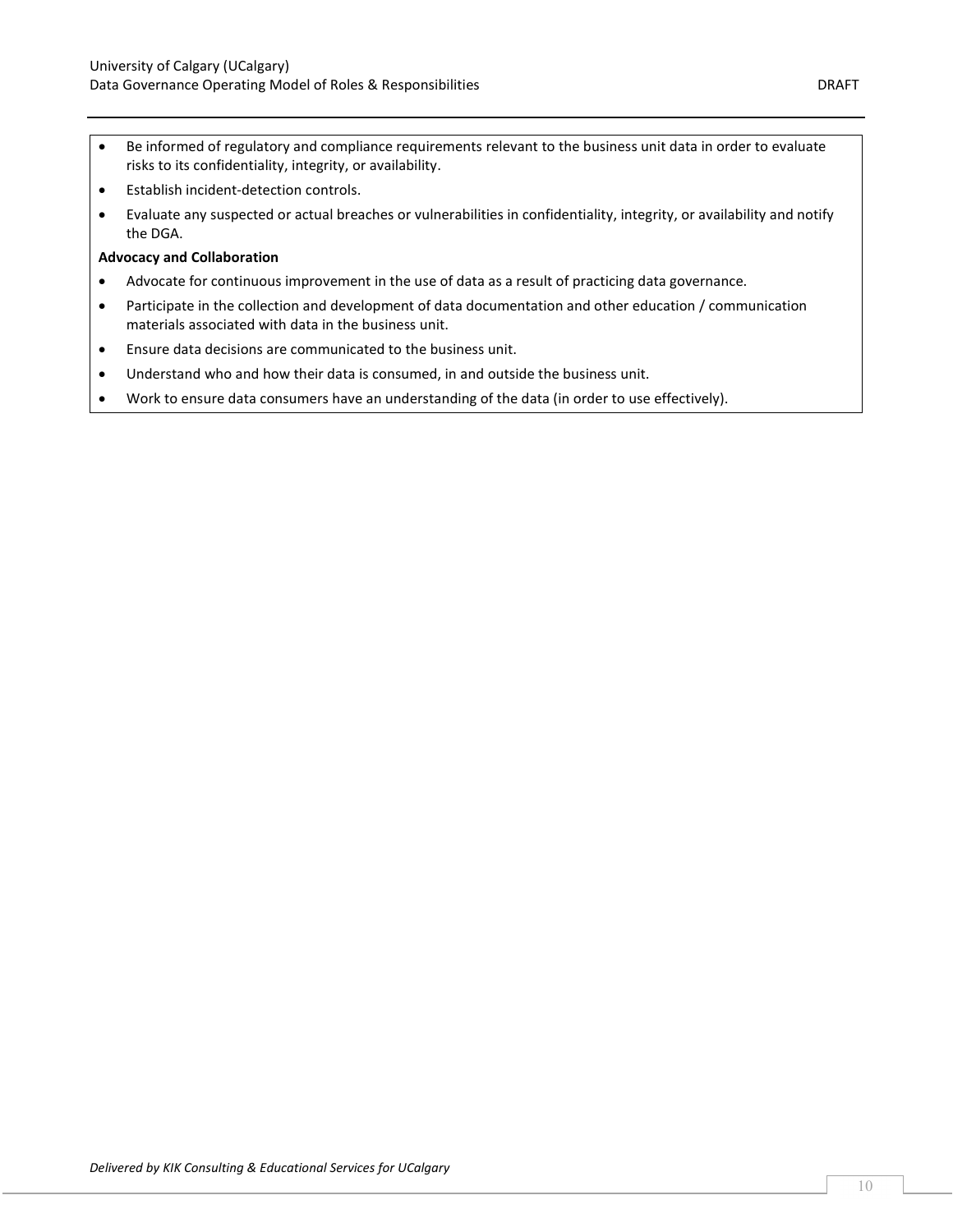### Data Governance Partners (Support Level)

Data governance partners are staff members from teams that provide support services and will include members from the following teams:

- 1) Legal
- 2) Internal Audit
- 3) IT Project management
- 4) Records
- 5) IT Architecture and Security
- 6) University Relations (Communications, Marketing)
- 7) IT Communication
- 8) Business Intelligence, Analytics and Integration Services
- 9) Research services
- 10) Ethics
- 11) IT Partners

### Time Commitment

No scheduled data governance meetings.

- Provide business and technical advisory support for Data Governance activities and become actively engaged, as needed, in providing their expertise.
- Ensure that data documentation critical to achieving Data Governance is included in projects and other data-focused activities.
- Work with the Data Governance Administrator to ensure that all projects source and use data from the system of record in accordance with approved data standard and handling rules.
- Ensure that technical data meets all data classification requirements.
- Secure IT infrastructure on behalf of the UCalgary Business Units that have responsibility for the data.
- Assure that sensitive data, regardless of format, is protected at all times by only using approved equipment, networks, and other controls.
- Champion the integration of data governance within the standard project methodology.
- Ensure that standard project methodology is followed, and that policies, procedures and metrics are in place for maintaining/improving data quality and the creation, capture and maintenance of data documentation.
- Ensure that projects source and use data as much as is feasible from the designated system of record.
- Provide technical support for Data Governance efforts when required.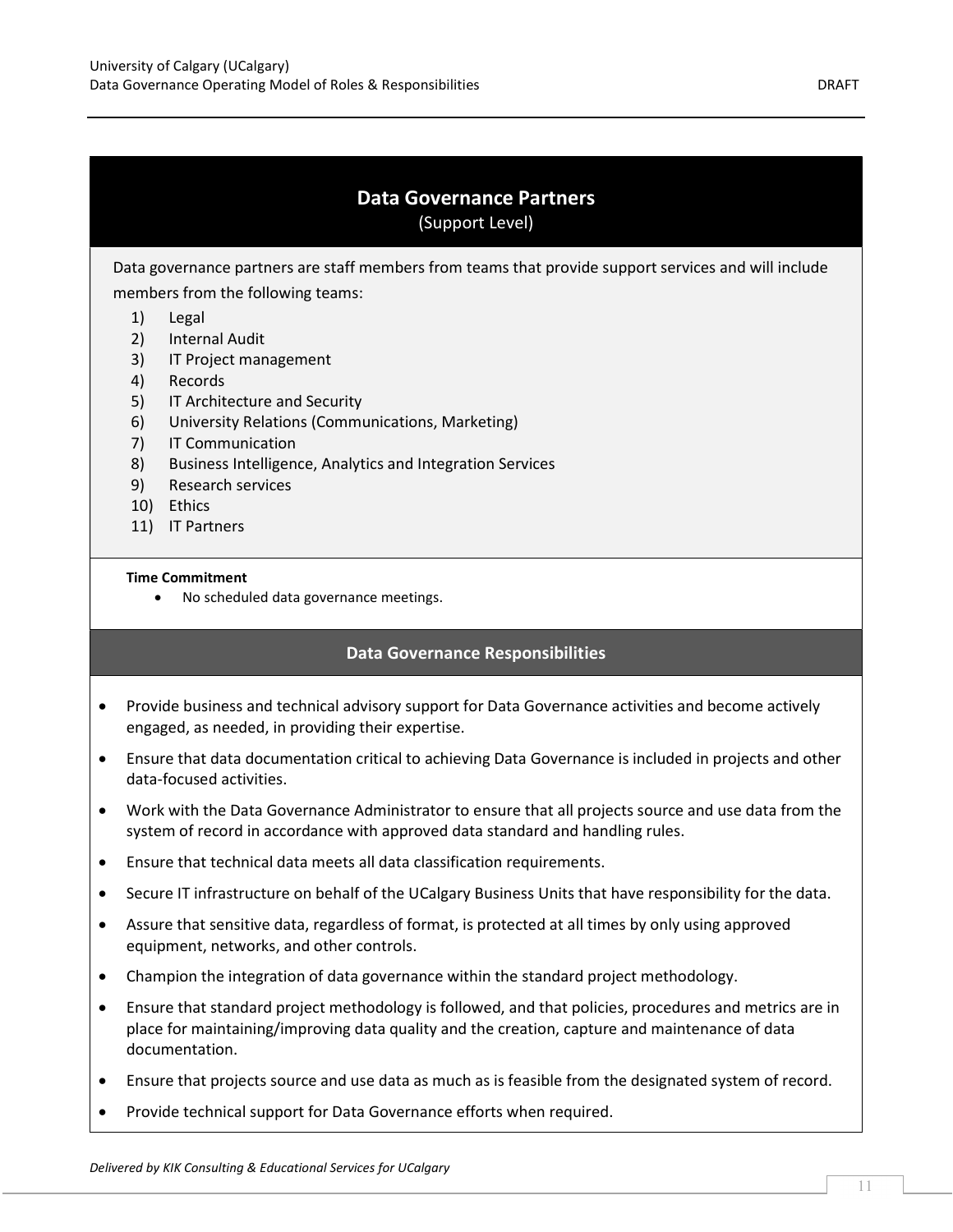### Data Governance Administrator (Support Level)

The Data Governance Administrator (DGA) will be a dedicated .25 - .5 FTE in the Office of Institutional Analysis (OIA). The DGA will lead and facilitate (prepare, manage and run) meetings with DGAG, Data Stewards, Business Unit Stewards and Data Governance Working Team(s). The DGO will liaise with the University stakeholders, drive requirements for data standards, and lead the overall institutionalization of the Data Governance framework. This individual will work collaboratively across the University and bring together an institutional view of the data needs and challenges.

Time Commitment

 $.25 - .5$  FTE

- Promote and educate the UCalgary business units about the Institutional Data Governance (IDG) Practice and its activities and benefits.
- Provide strategic advice to the Data Governance Advisory Group (DGAG) and follow their guidance and priorities to activate Data Governance Working Teams.
- Author standards, policies, and procedures in collaboration with the Data Governance Working Team (DGWT), Data Domain Stewards, Business Unit Stewards, and Data Governance Partners.
- Develop, review and monitor data governance metrics to assess performance and effectiveness of the IDG Practice.
- Manage all UCalgary-wide data governance activities and has the responsibility for reporting the results and status of the effort to the DGAG.
- Establish and ensure adherence to the Institutional Data Governance framework for data policies, standards, and practices, both at the UCalgary and business unit level.
- Serve as a point of escalation for governance, data quality and availability issues.
- Work closely with business and functional leadership to improve the availability and value of core data assets.
- Respond to operational requirements as well as support the strategic requirements for the UCalgary.